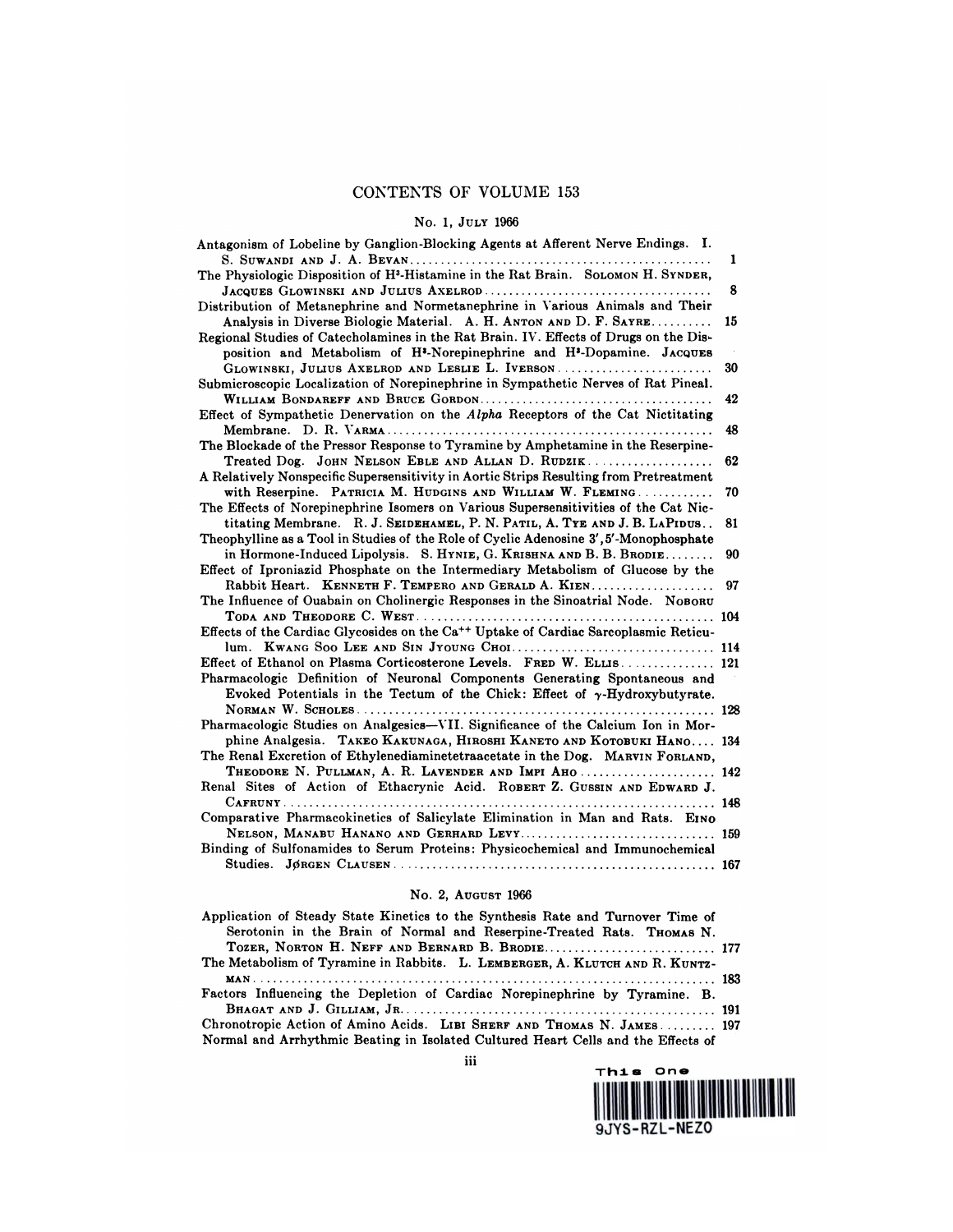| Digoxin, Quinidine and Procaine Amide. EDWARD N. MERCER AND GORDON E.                                                                                                                                                                                                                                         |                                                                                     |
|---------------------------------------------------------------------------------------------------------------------------------------------------------------------------------------------------------------------------------------------------------------------------------------------------------------|-------------------------------------------------------------------------------------|
|                                                                                                                                                                                                                                                                                                               |                                                                                     |
| Interaction of Pronethalol and Ouabain on Cardiac Rhythm and Automaticity.                                                                                                                                                                                                                                    |                                                                                     |
| Potentiation of the Cardiac and Pressor Responses to Electrical Stimulation of the<br>Cardiac Sympathetic Nerves by Cocaine in Open-Chest Dogs. JOANNE I. MOORE 218                                                                                                                                           |                                                                                     |
| Effects of the Insecticide Endrin on the Cardiovascular System of the Dog. LERNER<br>B. HINSHAW, LURA A. SOLOMON, DALE A. REINS, VINCENT FIORICA AND THOMAS                                                                                                                                                   |                                                                                     |
| Studies on the Absorption, Distribution and Excretion of Indomethacin in Various<br>Species. H. B. HUCKER, A. G. ZACCHEI, S. V. COX, D. A. BRODIE AND N. H. R.                                                                                                                                                |                                                                                     |
| The Effect of Phenobarbital Administration on the Control of Coagulation Achieved<br>during Warfarin Therapy in Man. DONALD S. ROBINSON AND MURDO G. MAC-                                                                                                                                                     |                                                                                     |
| Metabolism of Pentaerythritol Tetranitrate by Patients with Coronary Artery Disease.<br>FREDERICK J. DICARLO, MALCOLM C. CREW, NANCY J. SKLOW, CLAUDE B. COU-                                                                                                                                                 |                                                                                     |
| TINHO, PAUL NONKIN, FRANKLIN SIMON AND ARTHUR BERNSTEIN 254<br>On the Pharmacology of 2-(1-Piperazinyl)Quinoline. E. Hong AND E. G. PARDO 259<br>Observations on the Selectivity of Stimulant Action of 4-(m-Chlorophenylcarbam-<br>oyloxy)-2-Butynyltrimethylammonium Chloride on Sympathetic Ganglia. JAMES |                                                                                     |
| Pharmacologic Interactions with 4-(m-Chlorophenylcarbamoyloxy)-2-Butynyltri-<br>methylammonium Chloride, a Sympathetic Ganglion Stimulant. JAMES C.                                                                                                                                                           |                                                                                     |
|                                                                                                                                                                                                                                                                                                               |                                                                                     |
| Effects of Ganglion- and Parasympathetic-Blocking Drugs upon the Pressor Response<br>Elicited by Elevation of the Intracranial Fluid Pressure. JAMES G. HILTON AND                                                                                                                                            |                                                                                     |
| Gastric Antisecretory and Other Pharmacologic Studies of 3-Methylamino-2,1-<br>Benzisothiazole. PAUL BASS, R. A. PURDON AND M. A. PATTERSON  292                                                                                                                                                              |                                                                                     |
| Fluorometric Assay of Quindonium Bromide and Identification of a Glucuronide as the<br>Major Metabolite. BERNARD DUBNICK, D. FAY MORGAN, CAROL A. TOWNE AND                                                                                                                                                   |                                                                                     |
| Quindonium and Its Glucuronide: Tissue Distribution in Normal and Stressed Mice<br>and Metabolic Interactions Involving Biogenic Amines and Glycogen. BERNARD<br>DUBNICK, CAROL A. TOWNE, D. FAY MORGAN AND GEORGE E. PHILLIPS 307                                                                            |                                                                                     |
| Inhibition of Toad Bladder and Rat Uterus Responses to Oxytocin and Other Agents                                                                                                                                                                                                                              |                                                                                     |
| Ouabain-Induced Changes in Sodium and Potassium Content and Respiration of<br>Cerebral Cortex Slices: Dependence on Medium Calcium Concentration and Effects                                                                                                                                                  |                                                                                     |
| Renal Effects of Exogenous Adenosine Derivatives in the Chicken. BOHDAN R.                                                                                                                                                                                                                                    |                                                                                     |
| Anticonvulsant Activity of Steroids: Separability of Anticonvulsant from Hormonal                                                                                                                                                                                                                             |                                                                                     |
| Effect of Diazepam and Other Central Nervous System Depressants on Spinal Reflexes<br>in Cats: A Study of Site of Action. S. H. NGAI, DOROTHY T. C. TSENG AND S. C.                                                                                                                                           |                                                                                     |
| The Effects of 5-Hydroxytryptophan and l-Tryptophan on Spinal Synaptic Activity.                                                                                                                                                                                                                              |                                                                                     |
| Pre- and Postjunctional Effects of Diphenylhydantoin at the Cat Soleus Neuromuscular<br>Junction. ARTHUR RAINES AND FRANK G. STANDAERT 361                                                                                                                                                                    |                                                                                     |
| Curare-Like Activity of Polybutylene Adducts. LESLIE P. McCARTY AND MAYNARD                                                                                                                                                                                                                                   |                                                                                     |
| Mycobacterial Adjuvant Periarthritis in Rodents and Its Modification by Antiinflam-                                                                                                                                                                                                                           | Effect of Oxygen on Cyanide Intoxication. I. Prophylactic Protection. JAMES L. WAY, |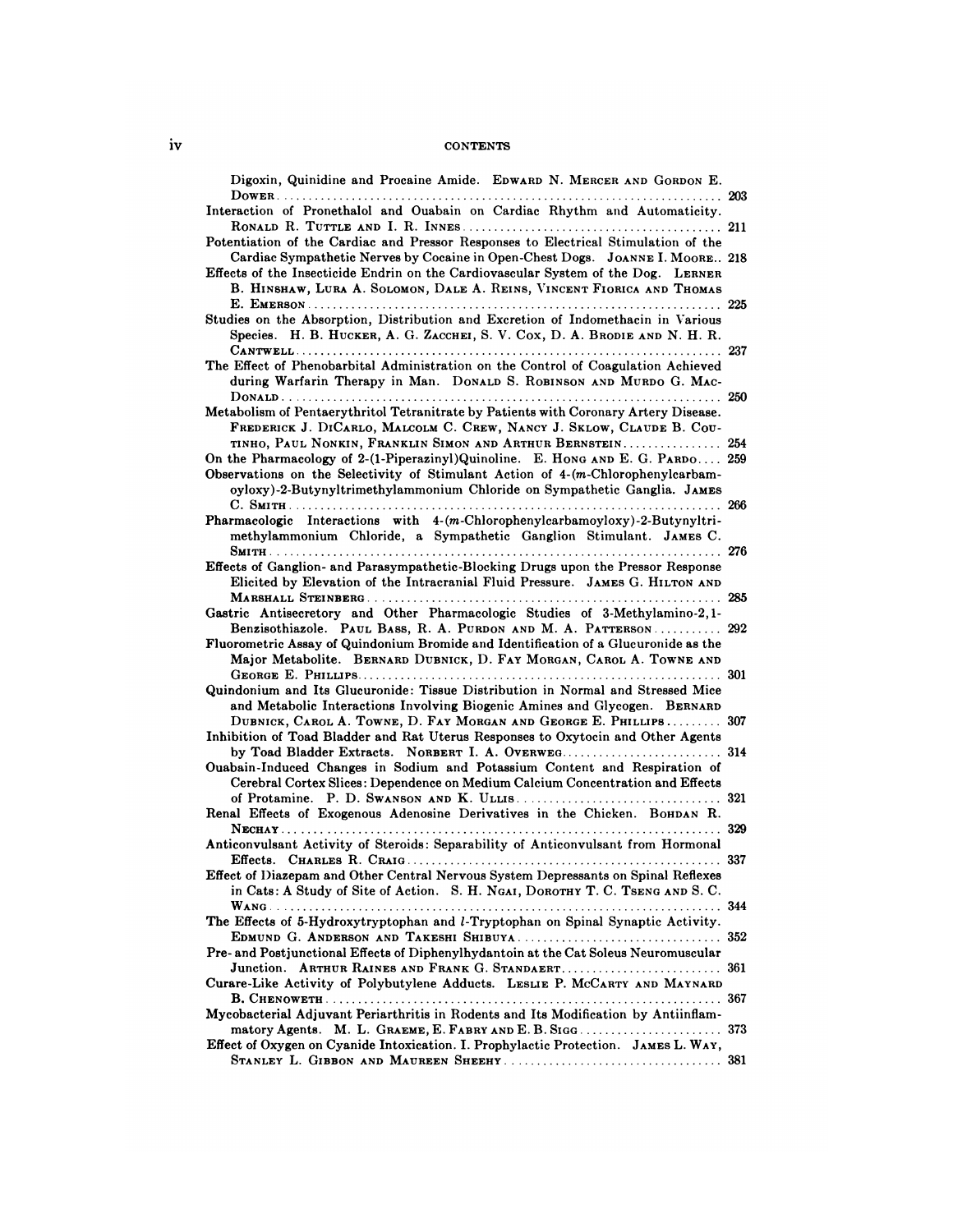| <b>CONTENTS</b>                                                                                                                                                      | v |
|----------------------------------------------------------------------------------------------------------------------------------------------------------------------|---|
| No. 3, SEPTEMBER 1966                                                                                                                                                |   |
| Anticonvulsant and Convulsant Effects of Chemically Related Thiosemicarbazide,                                                                                       |   |
| Thiourea and Urea Derivatives. KEICA NISHIE, MARLYS WEARY AND ARTHUR                                                                                                 |   |
|                                                                                                                                                                      |   |
| Time Course of Altered Sensitivity to Flurothyl Following Cortical Ablations in Rats.                                                                                |   |
|                                                                                                                                                                      |   |
| The Effects of Reserpine on Behavior and on Brain Concentrations of Serotonin and                                                                                    |   |
| Norepinephrine in Control Rats and Rats with Hypothalamic Lesions. FRANK                                                                                             |   |
|                                                                                                                                                                      |   |
| Alterations in Behavior and Brain Catecholamine Levels in Rats Treated with                                                                                          |   |
| $\alpha$ -Methyltyrosine. R. H. RECH, H. K. BORYS AND K. E. MOORE 412                                                                                                |   |
| Responses of Spinal Cord Interneurons to Acetylcholine, Norepinephrine and Serotonin<br>Administered by Microelectrophoresis. F. F. WEIGHT AND G. C. SALMOIRAGHI 420 |   |
| Sensitivities of the Brains of Infant and Adult Rats to the Catecholamine-Depleting Ac-                                                                              |   |
| tions of Reserpine and Tetrabenazine. A. S. KULKARNI AND F. E. SHIDEMAN 428                                                                                          |   |
| Retention of Exogenous Norepinephrine and Recovery of the Responses to Tyramine                                                                                      |   |
| and 1,1-Dimethyl-4-Phenylpiperazinium Iodide after Reserpine. B. BHAGAT, I.                                                                                          |   |
|                                                                                                                                                                      |   |
| Increased Synthesis of Norepinephrine and Epinephrine in the Intact Rat during Ex-                                                                                   |   |
| ercise and Exposure to Cold. ROBERT GORDON, SYDNEY SPECTOR, ALBERT                                                                                                   |   |
|                                                                                                                                                                      |   |
| Subcellular Sites of the Catecholamine-Depleting Action of Reserpine in the Heart.                                                                                   |   |
| H. A. CAMPOS, R. E. STITZEL AND F. E. SHIDEMAN 448                                                                                                                   |   |
| A Comparison of the Effect of Hemorrhage and Infused Catecholamines on Ventricular                                                                                   |   |
| Performance, Coronary Flow and Myocardial Oxygen Consumption. R. GRIER                                                                                               |   |
| MONROE, W. J. GAMBLE, C. G. LA FARGE, S. R. AGUILAR AND A. GOLDBLATT 455                                                                                             |   |
| The Relationships between Electrical and Mechanical Events in Rabbit Aortic Strips.                                                                                  |   |
| Combined Positive Inotropic Interaction of Quindonium and Ouabain. MARTIN M.                                                                                         |   |
|                                                                                                                                                                      |   |
| The Effect of Pronethalol and Propranolol on Lipid-Facilitated Transport of Calcium                                                                                  |   |
|                                                                                                                                                                      |   |
| Centrally Mediated Cardiovascular Effects of Angiotensin II. HAROLD H. SMOOKLER,                                                                                     |   |
| WALTER B. SEVERS, WILLIAM J. KINNARD AND JOSEPH P. BUCKLEY  485                                                                                                      |   |
| Effects of Anesthetics on Circulatory Regulatory Mechanisms in the Dog. S. H. NGAI                                                                                   |   |
|                                                                                                                                                                      |   |
| Influence of Anesthetics and of Arterial Blood Pressure on the Functional Refrac-                                                                                    |   |
| tory Period of Atrioventricular Conduction. J. D. KOHLI, RONALD R. TUTTLE,                                                                                           |   |
|                                                                                                                                                                      |   |
| Actions of 5-(1,3-Dimethylbutyl)-5-Ethyl Barbituric Acid, Pentobarbital, Amobarbi-                                                                                   |   |
| tal and Thiopental on the Sino-Atrial Nodal Activity of the Isolated Heart.                                                                                          |   |
| Quinidine-Induced Tachycardia in Dogs with Bundle Branch Block. ELTON L. Mc-                                                                                         |   |
| CAWLEY, H. LENOX H. DICK, MELVIN M. REEVES AND ANDREW N. URBANC 515                                                                                                  |   |
| Interactions of Bretylium and Acetylcholine at Sympathetic Nerve Endings. JOSEF                                                                                      |   |
| E. FISCHER, VIRGINIA K. WEISE AND IRWIN J. KOPIN 523                                                                                                                 |   |
| Interrelationship Between Angiotensin II and the Sympathetic Nervous System. WAL-                                                                                    |   |
| TER B. SEVERS, ANNE E. DANIELS, HAROLD H. SMOOKLER, WILLIAM J. KINNARD                                                                                               |   |
|                                                                                                                                                                      |   |
| Specificity of Antihistamine Drugs and Involvement of the Adrenergic System in Hista-                                                                                |   |
| mine Deaths in the Guinea Pig. P. M. LISH, S. I. ROBBINS AND E. L. PETERS 538                                                                                        |   |
| A Sensitive and Specific Enzymatic Isotopic Assay for Tissue Histamine. Solomon                                                                                      |   |
| H. SNYDER, ROSS J. BALDESSARINI AND JULIUS AXELROD 544                                                                                                               |   |
| The Diuretic Effects of Cyclophosphamide and Nor-Nitrogen Mustard: Relationship                                                                                      |   |
| to Antidiuretic Hormone. MORRIS S. ZEDECK, L. B. MELLETT AND EDWARD J. CAF-                                                                                          |   |
| Effect of Hydrazine on Liver Glycogen, Arterial Glucose, Lactate, Pyruvate and                                                                                       |   |
| Acid-Base Balance in the Anesthetized Dog. SIDNEY R. FORTNEY 562                                                                                                     |   |
|                                                                                                                                                                      |   |